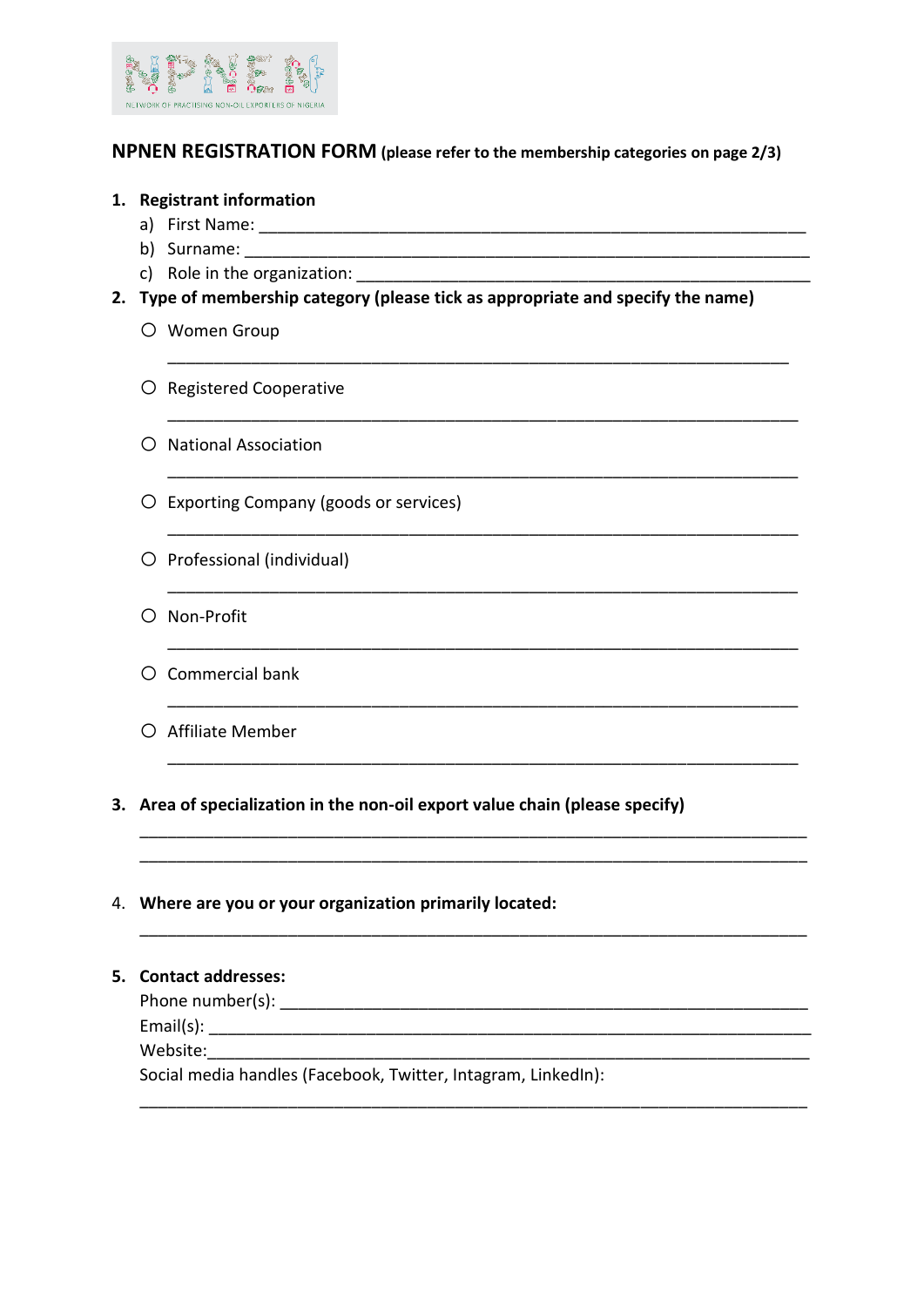# **Membership categories and fees**

# **A. Women Groups**

Registered cooperatives or organized groups of women collecting, processing, and trading non-oil commodities products.

# **Annual Membership Dues: NGN 20,000.00**

### **B. Registered Cooperatives**

Registered cooperatives or organized groups collecting, processing, and trading non-oil commodities products.

#### **Annual Membership Dues: NGN 30,000.00**

# **C. National Associations**

Multi-stakeholder associations in Nigeria with the authority to represent specific industry stakeholder categories in their respective subcategories

#### **Annual Membership Dues: NGN 50,000.00**

#### **D. Practicing Exporters**

These are Professionals and Companies involved in the export of Non – Oil Commodities and Products:

- Professionals: Individuals into Export **Annual Membership Dues: NGN 25,000.00**
- Small: Organizations with annual turnover less than NGN 10M **Annual Membership Dues: NGN 50,000.00**
- Medium: Organizations with annual turnover greater than NGN 10M and less than NGN 100M **Annual Membership Dues: NGN 100,000.00**
- Large: Organizations with annual turnover greater than NGN 100 M **Annual Membership Dues: NGN 150,000.00**

# **E. Non-Profits**

Civil society organizations and other development partners involved in the promotion and implementation Non-Oil Export from Nigeria.

#### **Annual Membership Dues: NGN 50,000.00**

# **F. Commercial banks**

Commercial banks that support the industry through access to finance